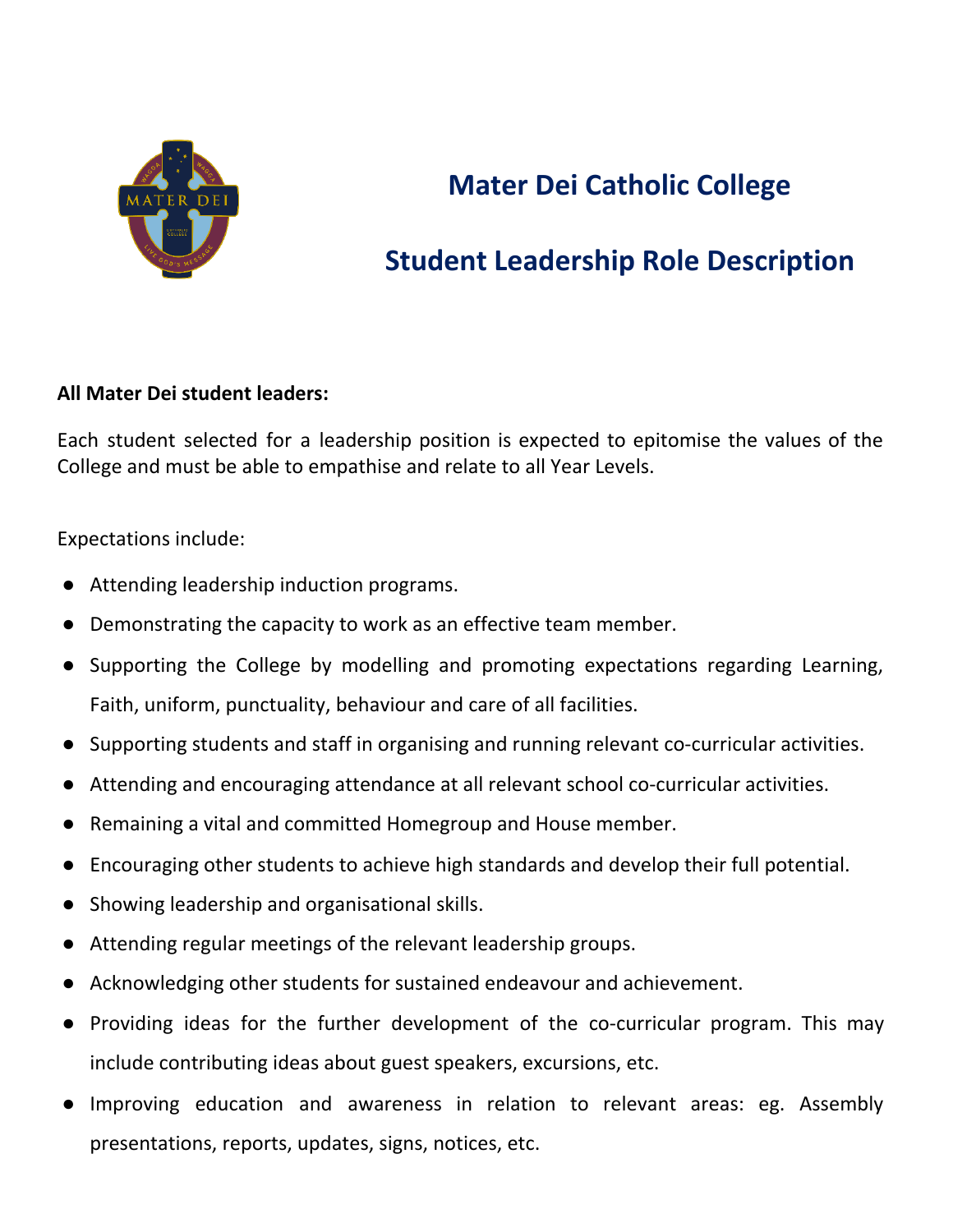

## **College Captain Role Description**

Each College Captain should fulfil the above expectations and the following specifics of the role. These include:

- Representing the College at public functions.
- Leading the SRC (scheduling, chairing and setting the agenda of regular meetings).
- Promoting and supporting the role of each SRC member.
- Attending regular meetings with the Principal and College Executive.
- Informing the College of those issues that concern students.
- Leading the student Prayer Life at the College.
- Speaking and leading at College assemblies.
- Writing an end of year report for the College Magazine and submitting articles, where necessary, for the College newsletter.

Other duties as required by the Principal or College executive.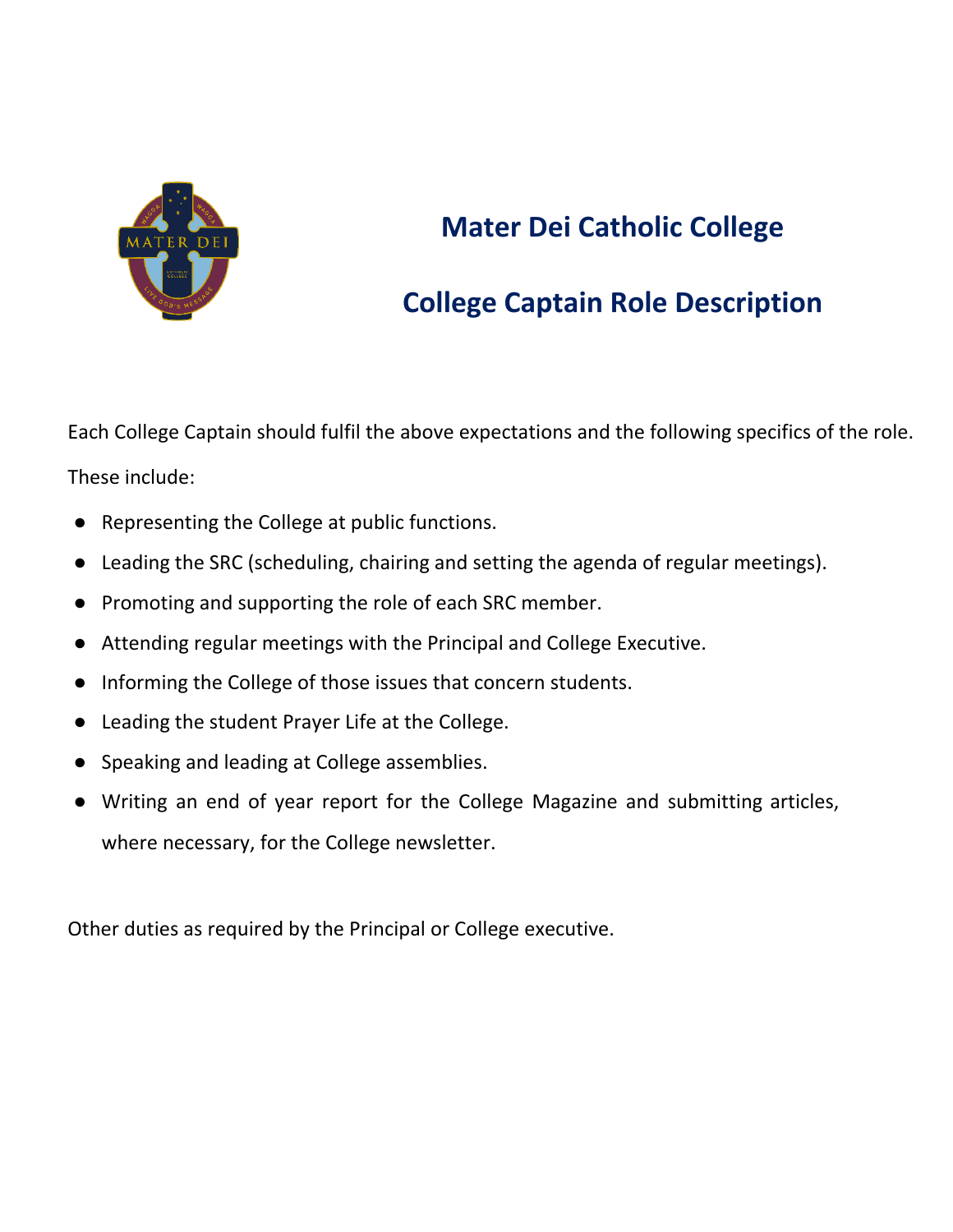

#### **House Captain Role Description**

Specific duties include the following:

- Assisting with the coordination of all House–based activities. Working with the House Leaders and Homegroup teachers to promote College and House spirit and foster active participation by all students in a range of activities.
- The encouragement of leadership initiatives and the development of good character and a sense of citizenship in the House.
- Leading the Prayer life of the House.
- Organising events on a House basis in conjunction with the House Leader, College staff and students eg. Sports Carnivals, Community Days, House Liturgies.
- Assisting as Masters of Ceremony at House assemblies.
- Representing the College at various public ceremonies such as ANZAC Day, Year 7 Information Night, Parish Masses or other.
- Other duties as required by the House Leaders.